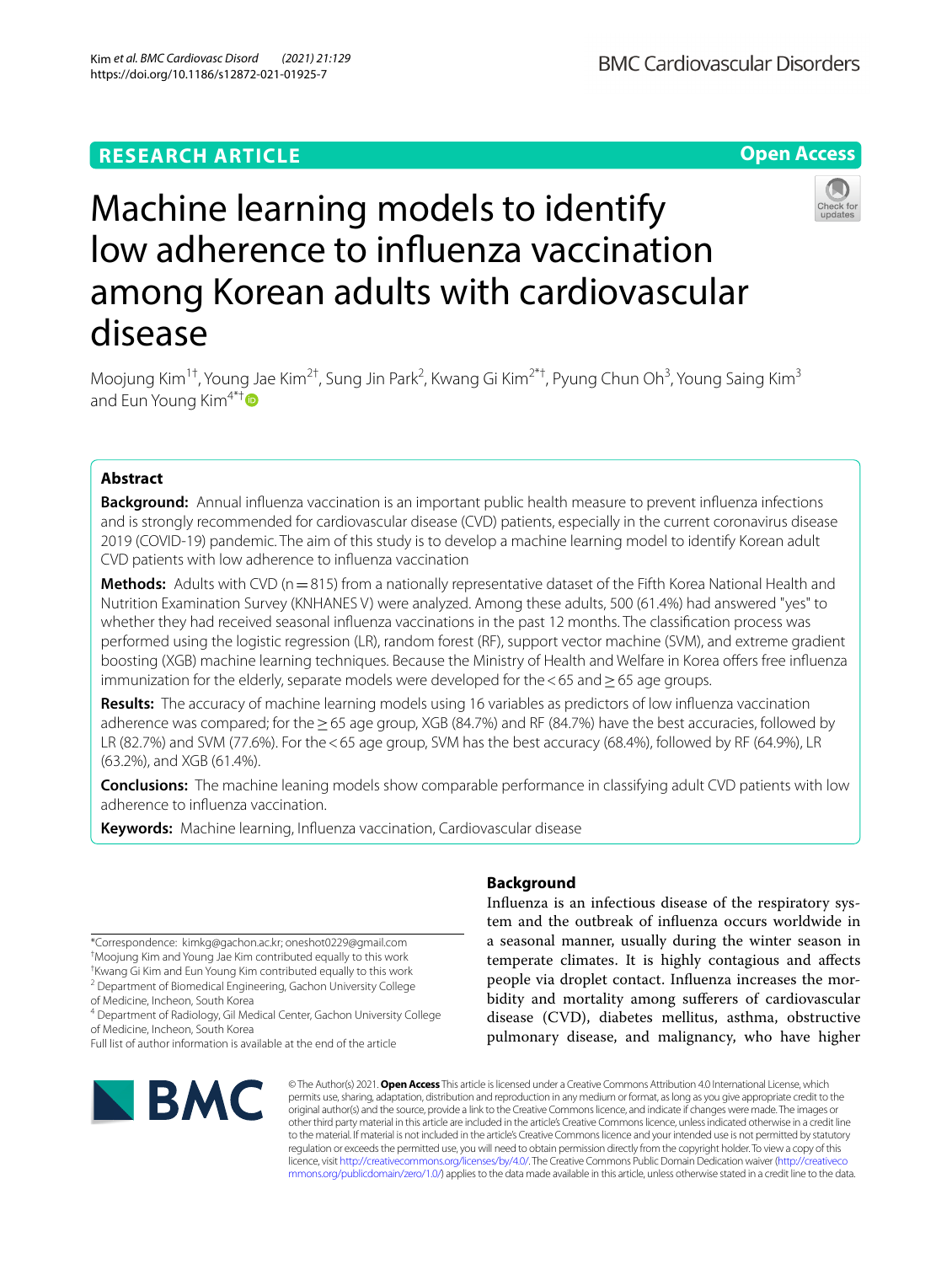chances of sufering from serious medical complications [[1–](#page-7-0)[3\]](#page-7-1). CVD is the leading global cause of death; approximately 17.9 million people died from CVD in 2016, accounting for 31% of all global deaths. Heart attack and stroke together contributed 85% of these deaths [\[4](#page-7-2)]. It is very important to recognize that CVD patients suffer from higher morbidity and mortality rates when they are infected with infuenza. Several meta-analyses and systematic reviews have revealed a strong association between infuenza infection and acute myocardial infarction  $[3, 5]$  $[3, 5]$  $[3, 5]$ . These reviews strongly recommend influenza vaccination for CVD patients.

The coronavirus disease 2019 (COVID-19) is caused by severe acute respiratory syndrome coronavirus 2 (SARS-CoV-2) and was declared a pandemic by the World Health Organization (WHO), on March 11, 2020 [\[6](#page-7-4)]. In the COVID-19 pandemic era, patients with comorbidities have an increased case fatality ratio, including 6.0% for hypertension, 7.3% for diabetes, and 10.5% for CVD [[7\]](#page-7-5). With currently no proven vaccines or antiviral treatments, standard public health preventive eforts are being applied. To prevent the twindemic, where the COVID-19 pandemic and the 2020–21 infuenza epidemic overlap, it is important to enhance infuenza vaccination during the upcoming winter seasons.

In our previous study  $[8]$  $[8]$ , we found that the vaccination coverage rate is low in non-elderly  $(< 65$  years) CVD patients. To promote infuenza vaccination coverage in CVD patients, it is necessary to identify a high risk population with low infuenza vaccination adherence.

Machine learning algorithms build a model based on sample data, known as "training data", to make predictions or decisions without being explicitly programmed. As a subcategory of artifcial intelligence, machine learning analyzes the patterns of the data and performs simultaneous tests on numerous variables to develop prediction models  $[9]$  $[9]$ . Therefore, this technique has a relative advantage over traditional statistical methods that can only address a small number of variables and cannot identify complex interactions between these variables.

The objective of this study was to create a model to predict infuenza vaccination adherence using four diferent machine learning techniques: logistic regression (LR), support vector machine (SVM), random forest (RF), and extreme gradient boosting (XGB).

# **Materials and methods**

## **Data collection and preparation**

Data were obtained from the Fifth Korea National Health and Nutrition Examination Survey (KNHANES) conducted by the Korea Center for Disease Control and Prevention (KCDC) from January 2010 to December 2012. The dataset and questionnaire is provided with guidelines for calculating a health-related index through the KCDC online site [\(https://knhanes.cdc.go.kr/knhanes/eng/index](https://knhanes.cdc.go.kr/knhanes/eng/index.do) [.do](https://knhanes.cdc.go.kr/knhanes/eng/index.do)).

KNHANES is a data resource operated by the KCDC since 1998. Researchers can access and use the data to support health-related studies. This nationally representative, cross-sectional survey includes approximately 10,000 participants every year and collects comprehensive data on their socioeconomic and nutritional status, lifestyle, physical activity, and health resource utilization through the three methods of health interviews, health examinations, and nutrition surveys. These three methods were conducted by professional staff members, including physicians and health interviewers. In the KNHANES, written informed consent was provided by every participant. The KNHANES survey was approved by the Institutional Review Board of the Korea Centers for Disease Control and Prevention (IRB No. 2010-02CON-21-C, 2011-02CON-06-C, 2012- 01EXP-01-2C). Further ethical approval for the use of KNHANES data are not required because publicly available datasets were used in this study.

From KNHANES V, 19,599 adults (>19 years old) were selected by proportional allocation-systemic sampling with multistage stratifcation. Of the 19,599 participants in this sample, 17,872 participants have accessible information about their CVD and infuenza vaccination status. Of these 17,872 participants, 815 had CVD; thus, 815 participants were included in the analysis (Table [1](#page-2-0)).

# **CVD**

Participants were considered to have CVD if they have been diagnosed by a physician based on the survey question of "if they had been ever diagnosed with CVD (any of the following conditions: stroke, myocardial infarction, and angina pectoralis) by a doctor".

## **Infuenza vaccination**

As the dependent variable, the infuenza vaccination status was assessed using the question ''have you received an infuenza vaccination within the past 1 year?", to which the participant answered "yes" or "No".

## **Independent variables**

The independent variables included sociodemographic variables (sex, age, marital status, household income, education level, health insurance status, and private insurance), health-related lifestyle factors (height, weight, BMI, current smoking, drinking, exercise, and recent health screening), and health status (past history of hypertension, diabetes mellitus, hyperlipidemia, and cancer, and obesity and perceived health status).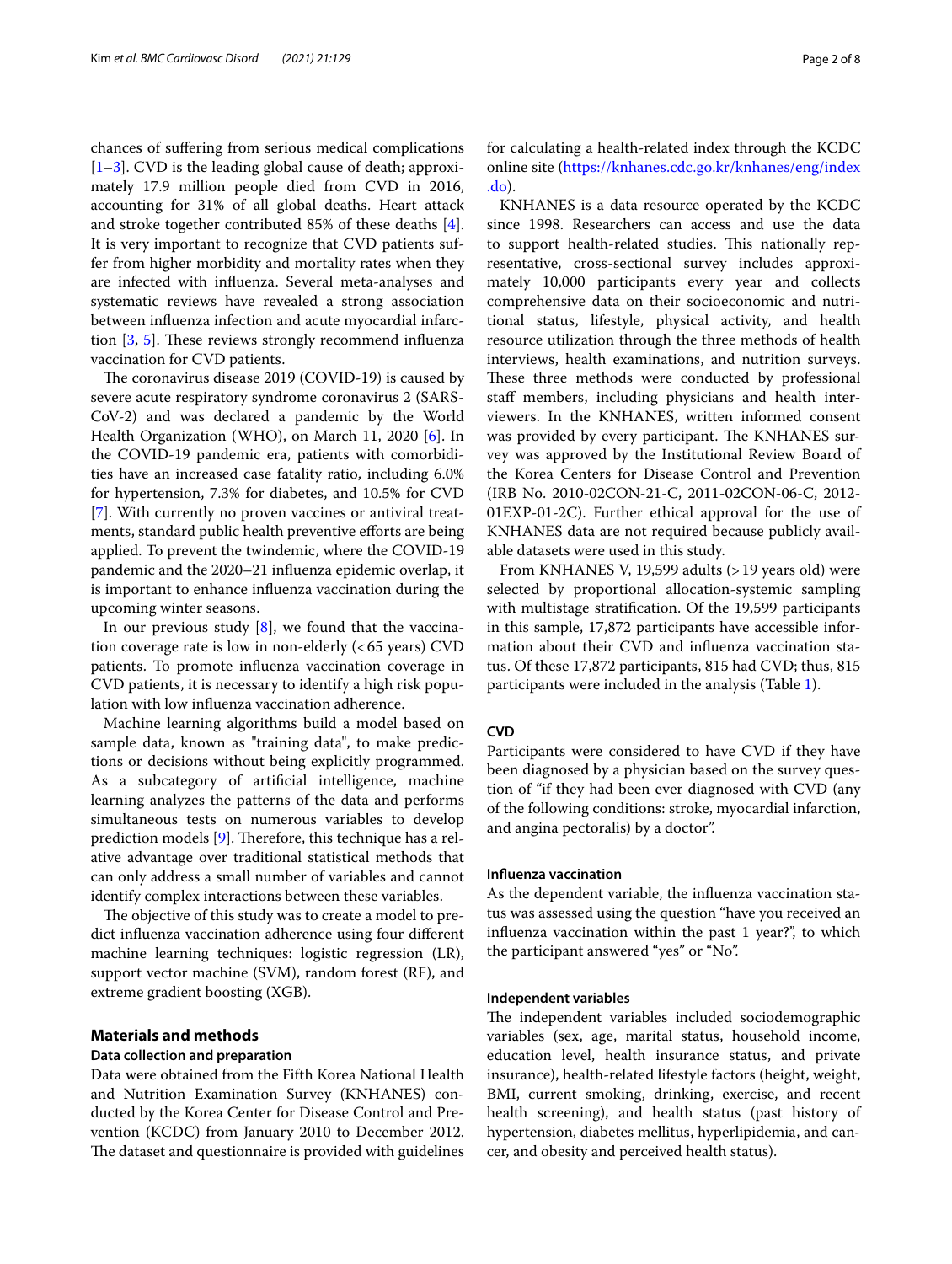| Parameters                                 | Korean adults with<br>$CVD$ (%) (n = 815) |
|--------------------------------------------|-------------------------------------------|
| Sex, male                                  | 53.0 (2.2)                                |
| Age (mean, yr)                             | 64.8 (0.5)                                |
| Age group                                  |                                           |
| $19 - 49$                                  | 7.6 (1.3)                                 |
| $50 - 64$                                  | 39.3 (2.3)                                |
| $\geq 65$                                  | 53.1 (2.3)                                |
| Spouse, yes                                | 77.5(1.8)                                 |
| Household income                           |                                           |
| Lowest quartile                            | 40.1(2.2)                                 |
| 2nd and 3rd quartile                       | 44.3 (2.2)                                |
| Highest quartile                           | 15.6(1.7)                                 |
| Education                                  |                                           |
| Less than elementary school                | 49.9 (2.1)                                |
| Middle or high school                      | 39.3 (2.0)                                |
| College and above                          | 10.8(1.3)                                 |
| Insurance                                  |                                           |
| National health insurance                  | 93.6 (1.1)                                |
| Medical aid                                | 6.4(1.1)                                  |
| Private Insurance, yes                     | 40.3(2.0)                                 |
| Body mass index (mean, kg/m <sup>2</sup> ) | 24.5(0.1)                                 |
| Obesity (BMI $\geq$ 25 kg/m <sup>2</sup> ) | 41.6(2.2)                                 |
| Alcohol drinker                            | 14.8(1.9)                                 |
| Current smoker                             | 18.9(1.9)                                 |
| Routine exerciser                          | 43.1 (2.2)                                |
| Hypertension                               | 62.2(2.0)                                 |
| Diabetes mellitus                          | 25.8 (1.8)                                |
| Hyperlipidemia                             | 32.7(2.1)                                 |
| Cancer                                     | 5.0(0.8)                                  |
| Perceived health status                    |                                           |
| Good to very good                          | 13.4(1.4)                                 |
| Normal                                     | 37.9(2.1)                                 |
| Poor to very poor                          | 48.7 (2.1)                                |
| Health screening                           | 61.0(2.1)                                 |
| Influenza vaccination                      | 61.4 (2.2)                                |

<span id="page-2-0"></span>**Table 1** Baseline characteristics of Korean adults with cardiovascular disease (CVD)

<span id="page-2-1"></span>**Table 2** Prediction model development after dividing dataset into two age groups

| disease      | Korean adults with cardiovascular         | Training data Test data |    | Total |
|--------------|-------------------------------------------|-------------------------|----|-------|
|              | $\geq$ 65 years Influenza vaccination, no | 70                      | 8  | 78    |
|              | Influenza vaccination,<br>yes             | 376                     | 42 | 418   |
|              | Total                                     | 446                     | 50 | 496   |
| $<$ 65 years | Influenza vaccination, no                 | 157                     | 17 | 174   |
|              | Influenza vaccination,<br>yes             | 97                      | 11 | 108   |
|              | Total                                     | 254                     | 28 | 282   |

three categories, namely, less than elementary school, middle/high school, and college or above.

The health-related lifestyle factors included height, weight, and BMI, all of which are continuous variables. The BMI was calculated by dividing the weight (kg) by the square of the height  $(m^2)$ . The currently smoking variable has two categorical values, namely, yes and no. The recent health screening variable was set to "yes" for participants who replied that they had undergone health screening within the last two years. The exercise variable was set to "yes" for participants who walked or ran for at least 30 min more than 3 times a week.

The health status encompassed participants' past histories of hypertension, diabetes mellitus, hyperlipidemia, and cancer as categorical "yes" or "no" variables. Obesity was also a categorical variable and was divided into two groups: BMI above 25  $\text{kg/m}^2$  and BMI below 25  $\text{kg/m}^2$ . Finally, the perceived health status was divided into three categories: good, normal, and bad.

# **Models to predict infuenza vaccination status**

A prediction model for the infuenza vaccination status was developed separately for two age groups: older than or equal to 65 years old, and younger than 65 years old. The alcohol consumption categorical variable was excluded from the model because there were missing data for this variable. Therefore, out of the 815 people with CVD (500 people with vaccination and 315 people without vaccination), 778 were ultimately selected, as shown in Table [2](#page-2-1) and Fig. [1](#page-3-0).

To prevent overftting, a tenfold cross validation was used. The original sample dataset was randomly partitioned into 10 equal sized subsamples. Out of the 10 groups, 9 groups were used as the training sets for prediction models. The remaining group was used as the test dataset. Finally, Four models were developed with the training datasets using the LR, SVM, RF, and XGB machine learning techniques.

Abbreviations: BMI, body mass index

The socio-demographic variables comprised the current age (19–49, 50–64, and  $\geq$  65 years), marital status (unmarried, separated, widowed, and divorced subjects were allocated a "no spouse" status), national insurance state (national health insurance, medical aid, or neither), and private health insurance state (yes, no). The household income level was classified into national quartile groups (lowest, 2nd, 3rd and highest quartile groups). The education background was divided into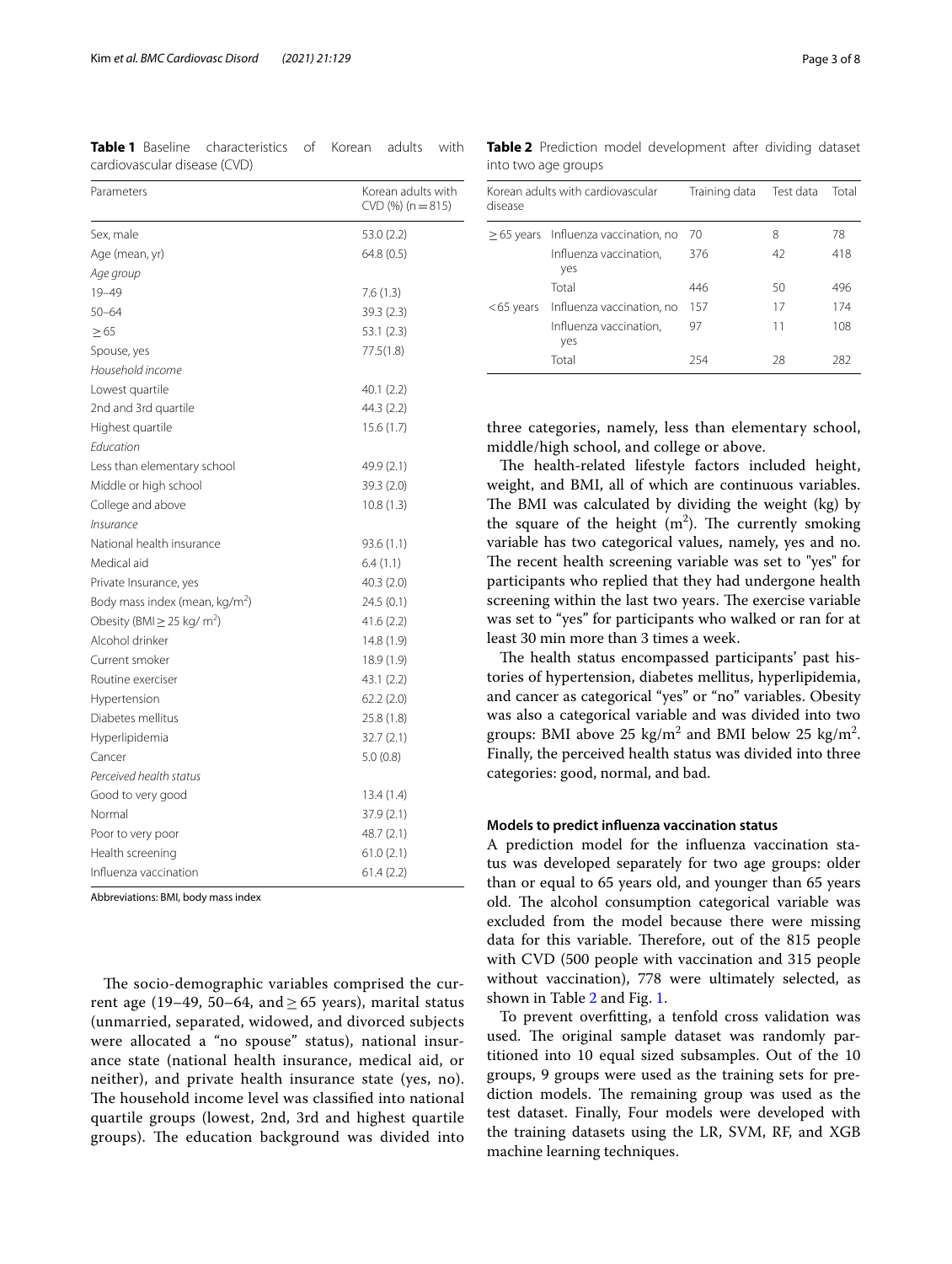

## <span id="page-3-0"></span>**Statistical analysis**

The results are presented as percentages for the categorical variables and as means  $(\pm$  standard deviation) for the continuous variables. Logistic regression analysis was used to identify the factors associated with infuenza vaccination adherence in the two age groups of above and below 65 years of age.

The machine learning models for classifying adherence to infuenza vaccination were also developed separately for the two diferent age groups. A confusion matrix was used for measuring the diagnostic performance of each models in terms of the true positive (TP), false negative (FN), false positive (FP), and true negative (TN) rates, and the accuracy in predicting vaccination adherence among CVD patients. In addition, the area under the receiver operating characteristic curve (AUC) for each machine learning technique model was calculated to evaluate the general prediction performance on the test dataset.

The development of machine learning models and the analysis of the diagnostic performance were implemented using the open-source statistical software Python version 3.6.0. *P*-values of less than 0.05 (twosided) were considered to be signifcant.

## **Results**

The univariable and multivariable logistic regression analysis results are summarized in Table [3](#page-4-0) and Table [4](#page-4-1). Among CVD patients aged  $> 65$  years, there are two signifcant variables associated with infuenza vaccination, namely, the sex and national insurance state. Males (odds ratio [OR], 0.34 within a 95% confdence interval [95% CI], 0.14–0.84) and recipients of medical aid (OR, 0.34; 95% CI, 0.15–0.79) were less likely to receive infuenza vaccination according to Table [3](#page-4-0). In addition, recent health screening (OR, 1.97; 95% CI, 1.15–3.35) is associated with high adherence to infuenza vaccination.

In CVD patients aged < 65 years, age (OR, 1.06; 95% CI, 1.01–1.12) and recent health screening (OR, 3.01; 95% CI, 1.56–5.79) are the two most signifcant factors associated with infuenza vaccination (Table [4](#page-4-1)). Older CVD patients who have undergone recent health screening in this group are more likely to show high adherence to infuenza vaccination.

Table [5](#page-5-0) and Fig. [2](#page-5-1) show the performance of the LR and the machine learning models in predicting infuenza vaccination adherence on the test datasets. The AUC of LR is comparable to that of the three machine learning models. RF shows the best performance, with an AUC of 0.643 for age  $\geq$  65 years and AUC of 0.740 for age < 65 years; however, the diference from the other models is not signifcant.

# **Discussion**

Since patients with CVD present higher morbidity and mortality when infected by seasonal infuenza, it is strongly recommended for CVD patients to receive infuenza vaccination. However, the infuenza vaccination adherence for this population is not high, especially among the non-elderly [\[8](#page-7-6)]. Recently, the use of machine learning has received increasing attention over time, especially in medical science where a tremendous amount of data has been generated from research and clinical practice [[10](#page-7-8), [11](#page-7-9)].

Using data from KHANES V, 815 adult CVD patients with accessible data were selected to develop machine learning model to identify low adherence to infuenza vaccination. We developed several classifcation model using diferent machine learning techniques. With these model, CVD patients at risk of infuenza infection can be identifed so that health care and the promotion of infuenza vaccination can be enhanced for these high-risk patients. Because a well-known factor associated with infuenza vaccination is the age [[8](#page-7-6)], since the vaccination is free for adults above the age of 65 in Korea, separate classifcation models were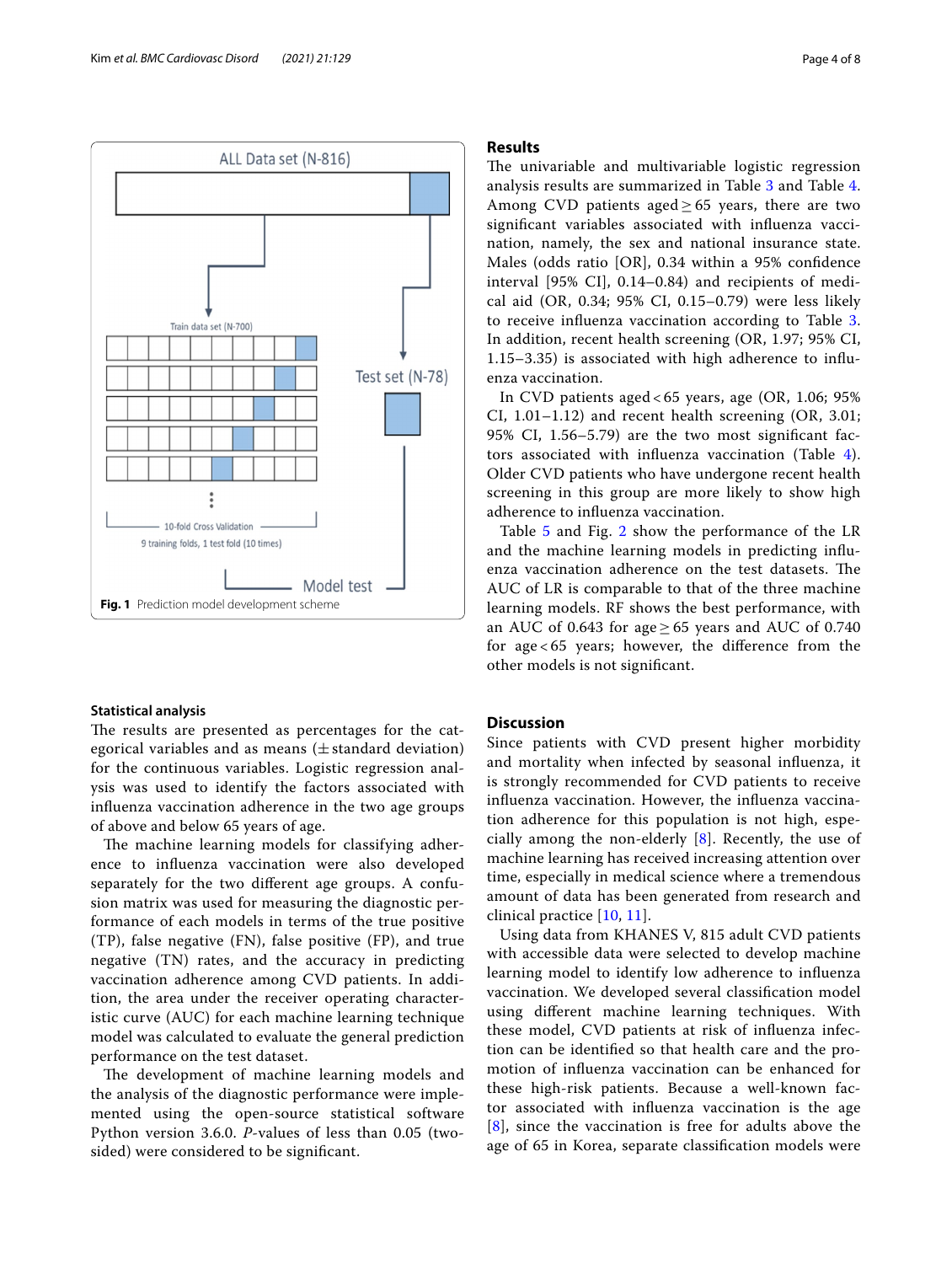|                                       | Crude OR  | (95% CI)             | Adjusted OR | (95% CI)        |
|---------------------------------------|-----------|----------------------|-------------|-----------------|
| Sex                                   |           |                      |             |                 |
| Female                                | Reference |                      | Reference   |                 |
| Male                                  | 0.71      | $(0.43 - 1.16)$      | 0.34        | $(0.14 - 0.84)$ |
| Age                                   | 1.01      | $(0.96 - 1.05)$      | 1.03        | $(0.98 - 1.09)$ |
| Height                                | 1         | $(0.97 - 1.03)$      | 1.14        | $(0.91 - 1.43)$ |
| Weight                                | 1         | $(0.98 - 1.03) 0.87$ |             | $(0.65 - 1.16)$ |
| Body mass index,<br>kg/m <sup>2</sup> | 1.02      | $(0.94 - 1.1)$       | 1.44        | $(0.71 - 2.92)$ |
| Current smoking                       |           |                      |             |                 |
| No                                    | Reference |                      | Reference   |                 |
| Yes                                   | 0.51      | $(0.26 - 0.99)$ 0.62 |             | $(0.3 - 1.28)$  |
| Recent health<br>screen               |           |                      |             |                 |
| Nο                                    | Reference |                      | Reference   |                 |
| Yes                                   | 2.13      | $(1.31 - 3.47)$      | 1.97        | $(1.15 - 3.35)$ |
| Spous_yes                             |           |                      |             |                 |
| No                                    | Reference |                      | Reference   |                 |
| Yes                                   | 1.52      | $(0.92 - 2.53)$      | 1.94        | $(0.96 - 3.93)$ |
| Insurance                             |           |                      |             |                 |
| National health<br>insurance          | Reference |                      | Reference   |                 |
| Medical aid                           | 0.32      | $(0.15 - 0.67)$ 0.34 |             | $(0.15 - 0.79)$ |
| Insurance_private                     |           |                      |             |                 |
| No                                    | Reference |                      | Reference   |                 |
| Yes                                   | 1.12      | $(0.62 - 2.04)$      | 1.16        | $(0.61 - 2.2)$  |
| Obesity                               |           |                      |             |                 |
| Under BMI 25 kg/<br>m <sup>2</sup>    | Reference |                      | Reference   |                 |
| $\geq$ BMI 25 kg/m <sup>2</sup>       | 1.07      | $(0.65 - 1.75)$      | 1.07        | $(0.47 - 2.47)$ |
| Routine exerciser                     |           |                      |             |                 |
| No                                    | Reference |                      | Reference   |                 |
| Yes                                   | 0.8       | $(0.49 - 1.3)$       | 0.85        | $(0.51 - 1.44)$ |
| Hypertension                          |           |                      |             |                 |
| No                                    | Reference |                      | Reference   |                 |
| Yes                                   | 0.94      | $(0.54 - 1.64)$      | 0.83        | $(0.46 - 1.51)$ |
| Diabetes mellitus                     |           |                      |             |                 |
| No                                    | Reference |                      | Reference   |                 |
| Yes                                   | 1.03      | $(0.61 - 1.75)$      | 1.23        | $(0.7 - 2.17)$  |
| Hyperlipidemia                        |           |                      |             |                 |
| No                                    | Reference |                      | Reference   |                 |
| Yes                                   | 1.2       | $(0.69 - 2.07)$      | 1.02        | $(0.56 - 1.84)$ |
| History of cancer                     |           |                      |             |                 |

<span id="page-4-0"></span>**Table 3** Univariate and multivariate logistic regression analysis to identify factors associated with infuenza vaccination status among Korean adults with cardiovascular disease ( $\geq$  65 years)

<span id="page-4-1"></span>**Table 4** Multivariate logistic regression analysis to identify factors associated with infuenza vaccination status among Korean adults with cardiovascular disease (<65 years)

|                                       | (95% CI)<br>Crude OR |                      | Adjusted OR | (95% CI)        |  |
|---------------------------------------|----------------------|----------------------|-------------|-----------------|--|
| Sex                                   |                      |                      |             |                 |  |
| Female                                | Reference            |                      | Reference   |                 |  |
| Male                                  | 0.47                 | $(0.29 - 0.77)$      | 0.45        | $(0.18 - 1.09)$ |  |
| Age                                   | 1.07                 | $(1.03 - 1.12)$      | 1.06        | $(1.01 - 1.12)$ |  |
| Height                                | 0.97                 | $(0.95 - 1.0)$       | 1           | $(0.76 - 1.31)$ |  |
| Weight                                | 1                    | $(0.98 - 1.03)$ 1.03 |             | $(0.74 - 1.45)$ |  |
| Body mass index,<br>kg/m <sup>2</sup> | 1.08                 | $(1.0 - 1.18)$       | 1.05        | $(0.42 - 2.59)$ |  |
| Current smoking                       |                      |                      |             |                 |  |
| No                                    | Reference            |                      | Reference   |                 |  |
| Yes                                   | 0.36                 | $(0.19 - 0.69)$ 0.51 |             | $(0.24 - 1.1)$  |  |
| Recent health<br>screen               |                      |                      |             |                 |  |
| No                                    | Reference            |                      | Reference   |                 |  |
| Yes                                   | 3.37                 | $(1.87 - 6.07)$      | 3.01        | $(1.56 - 5.79)$ |  |
| Spous_yes                             |                      |                      |             |                 |  |
| No                                    | Reference            |                      | Reference   |                 |  |
| Yes                                   | 0.5                  | $(0.23 - 1.08)$      | 0.57        | $(0.24 - 1.36)$ |  |
| Insurance                             |                      |                      |             |                 |  |
| National health<br>insurance          | Reference            |                      | Reference   |                 |  |
| Medical aid                           | 0.8                  | $(0.2 - 3.27)$       | 1.01        | $(0.19 - 5.47)$ |  |
| Insurance_private                     |                      |                      |             |                 |  |
| No                                    | Reference            |                      | Reference   |                 |  |
| Yes                                   | 1.31                 | $(0.78 - 2.2)$       | 1.53        | $(0.85 - 2.76)$ |  |
| Obesity                               |                      |                      |             |                 |  |
| under BMI 25 kg/<br>m <sup>2</sup>    | Reference            |                      | Reference   |                 |  |
| $\geq$ BMI 25 kg/m <sup>2</sup>       | 1.25                 | $(0.77 - 2.03)$ 0.74 |             | $(0.31 - 1.74)$ |  |
| Routine exerciser                     |                      |                      |             |                 |  |
| No                                    | Reference            |                      | Reference   |                 |  |
| Yes                                   | 1.16                 | $(0.71 - 1.89)$      | 1.14        | $(0.67 - 1.97)$ |  |
| Hypertension                          |                      |                      |             |                 |  |
| No                                    | Reference            |                      | Reference   |                 |  |
| Yes                                   | 1.57                 | $(0.97 - 2.55)$      | 1.22        | $(0.69 - 2.15)$ |  |
| Diabetes mellitus                     |                      |                      |             |                 |  |
| No                                    | Reference            |                      | Reference   |                 |  |
| Yes                                   | 1.55                 | $(0.87 - 2.76)$ 1.59 |             | $(0.81 - 3.11)$ |  |
| Hyperlipidemia                        |                      |                      |             |                 |  |
| No                                    | Reference            |                      | Reference   |                 |  |
| Yes                                   | 1.34                 | $(0.81 - 2.21)$ 1.26 |             | $(0.7 - 2.27)$  |  |
| History of cancer                     |                      |                      |             |                 |  |
| No                                    | Reference            |                      | Reference   |                 |  |
| Yes                                   | 1.08                 | $(0.3 - 3.91)$ 1.12  |             | $(0.28 - 4.49)$ |  |

developed for the two age groups of  $age \ge 65$  years and age < 65 years.

Yes 1.69 (0.58–4.9) 2.14 (0.65–7.03)

No Reference Reference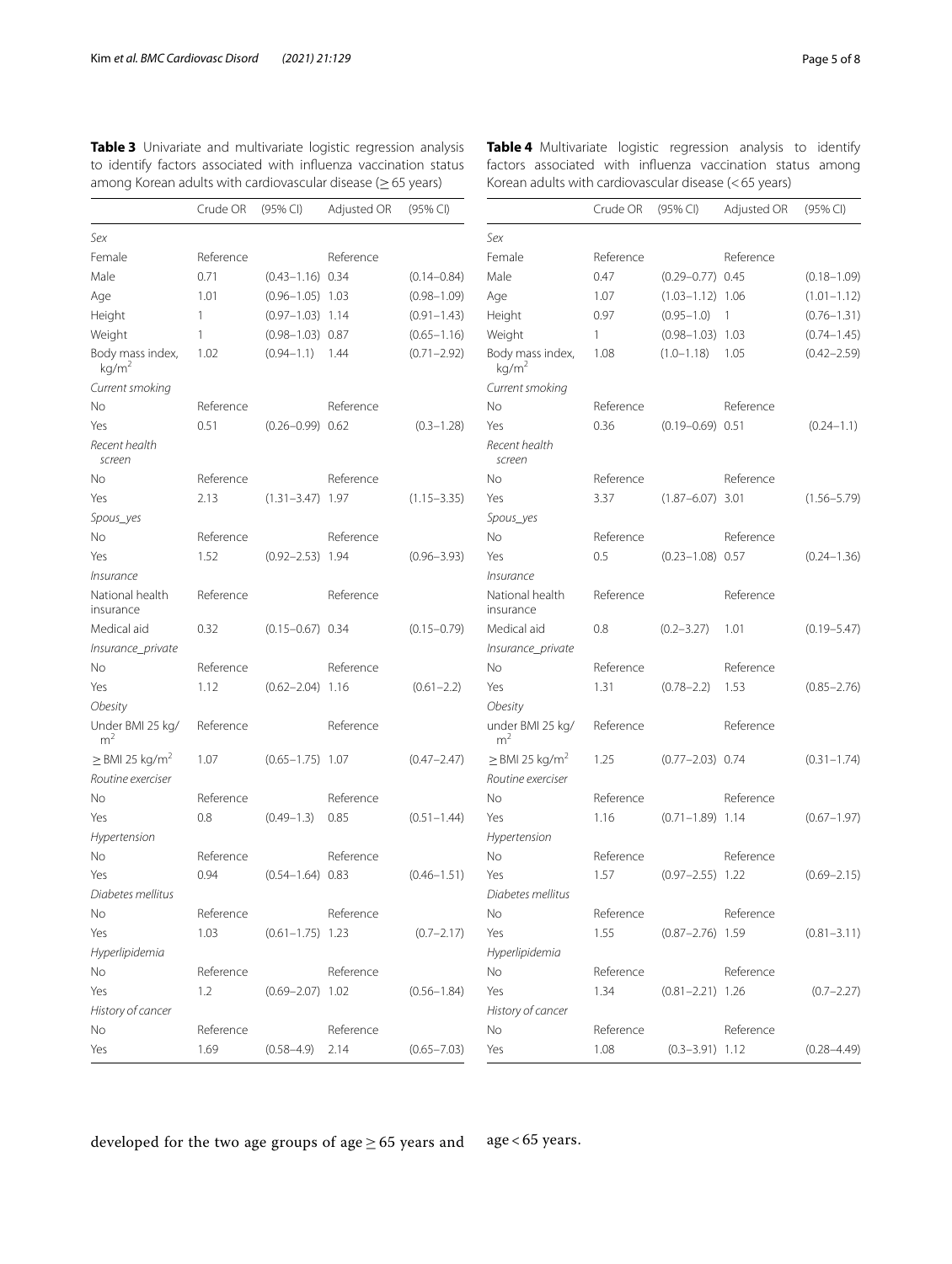|            | Korean adult with cardiovascular disease ( $\geq 65$ yrs) |                                                    |           |    |          |            |  |  |
|------------|-----------------------------------------------------------|----------------------------------------------------|-----------|----|----------|------------|--|--|
|            | TP                                                        | <b>FN</b>                                          | <b>FP</b> | TN | Accuracy | AUC        |  |  |
| <b>LR</b>  |                                                           | 14                                                 |           | 80 | 0.827    | 0.639      |  |  |
| <b>SVM</b> |                                                           | 13                                                 |           | 74 | 0.776    | 0.572      |  |  |
| <b>RF</b>  |                                                           | 15                                                 |           | 83 | 0.847    | 0.643      |  |  |
| XGB        |                                                           | 15                                                 |           | 83 | 0.847    | 0.607      |  |  |
|            |                                                           | Korean adult with cardiovascular disease (<65 yrs) |           |    |          |            |  |  |
|            | TP                                                        | <b>FN</b>                                          | <b>FP</b> | TN | Accuracy | <b>AUC</b> |  |  |
| <b>LR</b>  | 35                                                        | $\Omega$                                           | 21        |    | 0.632    | 0.739      |  |  |
| <b>SVM</b> | 31                                                        |                                                    | 14        | 8  | 0.684    | 0.697      |  |  |
| <b>RF</b>  | 31                                                        |                                                    | 16        | 6  | 0.649    | 0.74       |  |  |
| XGB        | 35                                                        |                                                    | 22        |    | 0.614    | 0.67       |  |  |

<span id="page-5-0"></span>**Table 5** Confusion matrix for prediction models (Test dataset for the over-65 age group and under 65 age group)



<span id="page-5-1"></span>Among the elderly CVD patients (age  $\geq$  65 years), the sex and national insurance type signifcantly afect infuenza vaccination adherence. On the other hand, for the < 65 age group, the age and recent health screening status are signifcant factors. Using socio-demographic variables, health-related lifestyle factors, and health status, prediction models were generated using four machine learning techniques, namely, LR, SVM, RF, and XGB. Using a tenfold cross validation, the dataset was split into ten equally sized random groups; nine groups were used as the training sets for the prediction models, and the remaining group was used as the test dataset, and to train the four prediction models. The diagnostic performance of LR is comparable to that of the three machine learning models, and the RF prediction model shows the best AUC for predicting the vaccination status among CVD patients in both age groups.

From KNHANES III to VI, infuenza vaccination rates have steadily increased from 2005 to 2014 in South Korea and high vaccination coverage was associated with female gender, rural residence, low education level, high income, and increasing number of chronic diseases [\[12\]](#page-7-10). Factors associated with infuenza vaccination coverage was also analyzed among elderly, patients with diabetes, chronic obstructive pulmonary disease, asthma, CVD, cancer survivors using the traditional multivariable logistic regression analysis on KNHANES dataset  $[8, 13-17]$  $[8, 13-17]$  $[8, 13-17]$ . In the present study, we used machine learning techniques to identify factors associated with low adherence to infuenza vaccination among Korean adults with CVD. Machine learning has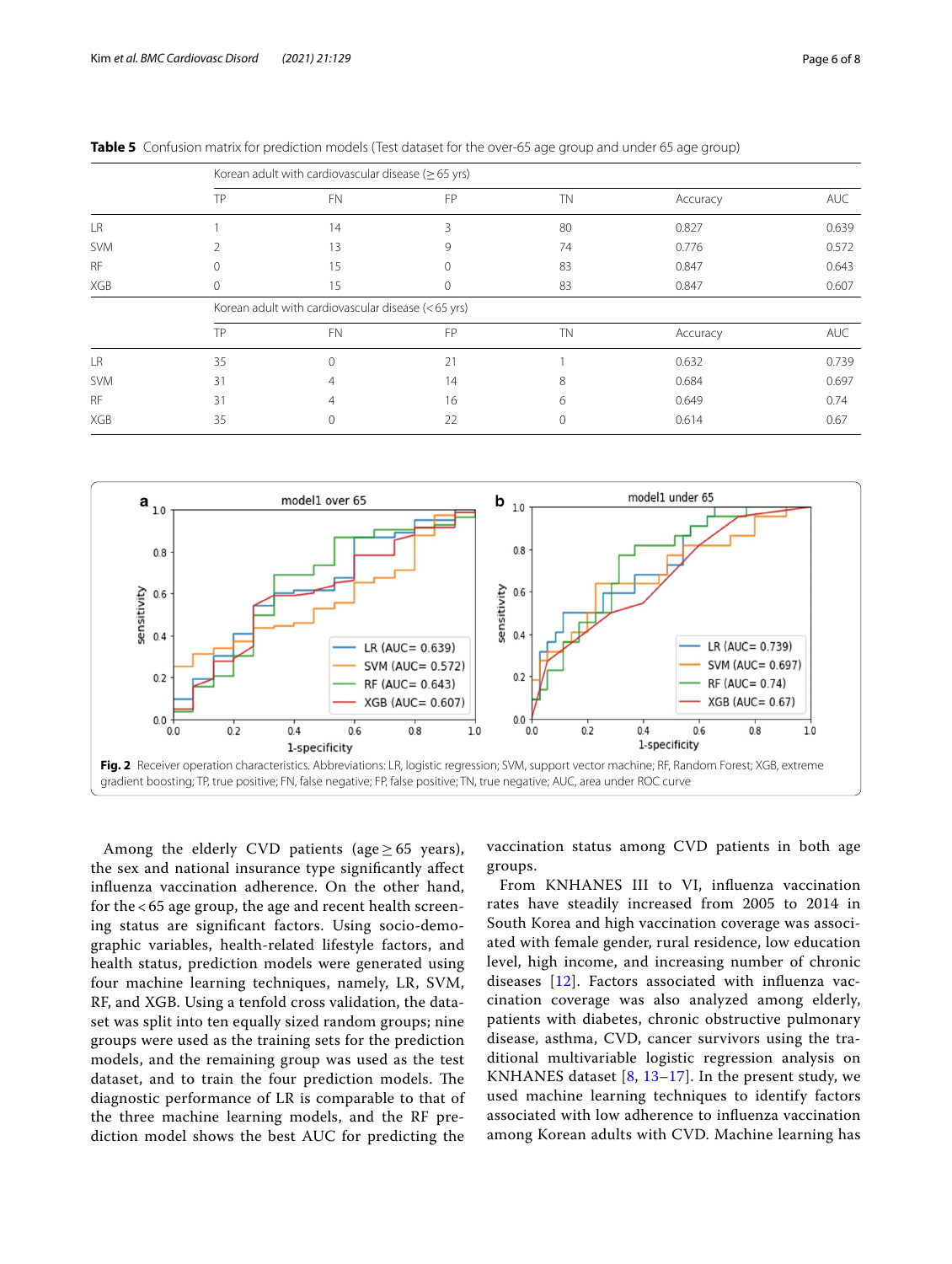advantage over traditional statistical methods since it can address a lot of variable information and can easily address complex interactions between these variables.

Infuenza vaccination plays an important role in protecting high-risk population, which is a group that is particularly vulnerable for COVID-19. A number of papers that highlight the signifcant benefts of infuenza vaccination in the current COVID-19 pandemic  $[18]$ . Influenza vaccination reduced COVID-19 infection risk in COVID-19 infection prediction model  $[19]$  $[19]$ . The influenza vaccination would enhance the management of respiratory outbreaks coinciding with the peak fu season, thus enabling more efficient use of healthcare resources [[20\]](#page-7-15).

# **Limitation**

There are several limitations to this study. First, this study has a small sample size. A reliable way to validate the performance of a machine learning model is to train the model with available data and assess its classifcation performance using newly collected data or a separate dataset. Using unseen data to evaluate a machine learning model gives an unbiased estimate of its performance. We developed machine learning models to classify 16 survey-based variables (most of the variables were binary variables) in a total of 778 adults with CVD using data from KHANES. These 778 adults were subdivided into two groups according to their ages: adults aged  $\geq$  65 years  $(n=496)$  and adults aged < 65 years  $(n=282)$ . Because of the small sample size, the receiver operating characteristics (ROC) curve is not a smooth curve but a step graph. When validation with a separate dataset is not feasible because of the small sample size, K-Fold cross-validation is very economical as it uses all the data for training and also reuses all the data for validation. Cross-validation is a common solution when the available datasets are limited; instead of training a fxed model only once as in the train/test split, several models are iteratively developed using diferent portions of the data on the cross-validation method. Second, the dataset was imbalanced. Imbalanced data is an unequally distributed dataset in which a certain class of data is signifcantly larger in quantity than the other data classes  $[21]$  $[21]$ . Owing to this disproportionate dataset, the prediction model tends to have good accuracy on the majority class data but poor accuracy on the rest of the data. That is, the prediction model can be inaccurate and biased towards the majority class data. In this study, among the 778 CVD patients, 526 received infuenza vaccination and the remaining 252 did not. Because the proportion of people with infuenza vaccination is quite diferent between the two age groups, there is a possibility of learning bias in the machine learning

models. Due to these limitations, further studies using larger sample sizes and balanced datasets will be needed.

# **Future directions**

Infuenza vaccination is an important public health goal for protecting high-risk cardiovascular patients in the context of the ongoing COVID-19 pandemic. It is very important to identify the low adherence group and implement strategies to increase infuenza vaccination coverage.

# **Conclusion**

Machine learning models showed comparable performance in identifying low infuenza vaccination adherence among CVD patients. Machine learning model might be used to enhance the health care for high-risk CVD patients by identifying patients at risk of infuenza infection and promoting infuenza vaccination to them.

#### **Abbreviations**

CVD: Cardiovascular disease; KNHANES: Korea National Health and Nutrition Examination Survey; LR: Logistic regression; RF: Random forest; SVM: Support vector machine; XGB: Extreme gradient boosting; WHO: World Health Organization; KCDC: Korea Center for Disease Control and Prevention; BMI: Body mass index; TR: True positive; FN: False negative; FP: False positive; TN: True negative; AUC: Receiver operating characteristic curve; OR: Odds ratio; CI: Confdence interval; ROC: Receiver operating characteristics.

#### **Acknowledgements**

Not applicable.

## **Authors' contributions**

EYK was agreed to be accountable for all aspects of the work in ensuring that questions related to the accuracy or integrity of any part of the work are appropriately investigated and resolved and drafted the manuscript. MK and EYK made substantial contributions to conception and design and revised the manuscript critically for important intellectual content; YJK, SJP, KGK, PCO made substantial contributions to acquisition of data; MK and YSK made substantial contributions to analysis and interpretation of data. MK and EYK given fnal approval of the version to be published. All authors read and approved the fnal manuscript.

### **Funding**

Author who received: EYK. This research was supported by MD-PhD research grant through the Korea ResearchDriven Hospital (grant 2018–5287) and the National research foundation of Korea (grant NRF-2018R1C1B5086352). The funder had no role in study design, data collection and analysis, decision to publish, or preparation of the manuscript.

### **Availability of data and materials**

The public access to the database is open; the dataset and questionnaire is provided with guidelines for calculating a health-related index through the KCDC online site (<https://knhanes.cdc.go.kr/knhanes/eng/index.do>).

## **Ethics approval and consent to participate**

The KNHANES survey was approved by the Institutional Review Board of the Korea Centers for Disease Control and Prevention (IRB No. 2010-02CON-21-C, 2011-02CON-06-C, 2012- 01EXP-01-2C). Further ethical approval for the use of KNHANES data are not required because publicly available datasets were used in this study.